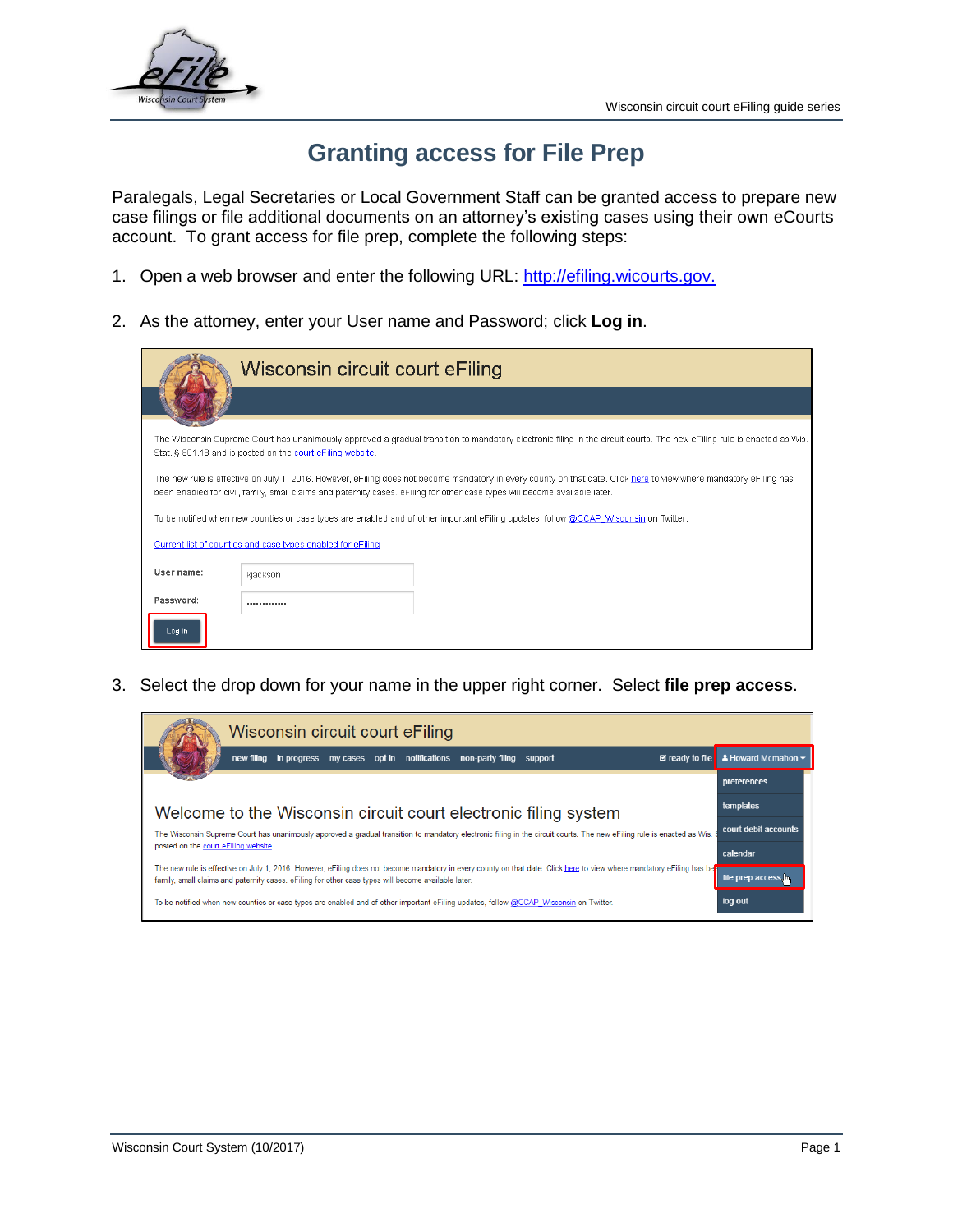4. The File prep access window displays. Click **Create**.

| Wisconsin circuit court eFiling            |                    |                                   |         |                        |                     |      |  |
|--------------------------------------------|--------------------|-----------------------------------|---------|------------------------|---------------------|------|--|
| new filing<br>in progress                  | opt in<br>my cases | notifications<br>non-party filing | support | <b>Ø</b> ready to file | ▲ Kathryn Jackson ▼ |      |  |
| File prep access                           |                    |                                   |         |                        |                     |      |  |
| Clear filters<br>5<br>Show<br>۰<br>entries | Create             |                                   |         |                        |                     |      |  |
| File prep user                             |                    | Government agency                 |         | <b>Actions</b>         |                     |      |  |
| Search File prep user                      |                    |                                   |         |                        |                     |      |  |
| No records found                           |                    |                                   |         |                        |                     |      |  |
| Showing 0 to 0 of 0 entries                |                    |                                   |         |                        | Previous            | Next |  |

5. Enter the paralegal, legal secretary or local government staff member's eCourt's account email address, then click **Find**.

|                                              | Wisconsin circuit court eFiling |             |          |        |               |                  |         |                        |                     |
|----------------------------------------------|---------------------------------|-------------|----------|--------|---------------|------------------|---------|------------------------|---------------------|
|                                              | new filing                      | in progress | my cases | opt in | notifications | non-party filing | support | <b>E</b> ready to file | ▲ Kathryn Jackson ▼ |
| Grant file prep access<br>User email address |                                 |             |          |        |               |                  |         |                        |                     |
| Find.<br>Cancel                              |                                 |             |          |        |               |                  |         |                        |                     |

6. Matching user's name information displays in order to verify that the correct email address has been entered. If you are granting file prep access to a local government staff member, select the local government organization from the drop down. Click **Save**.

| Grant file prep access        | Grant file prep access                 |  |  |  |
|-------------------------------|----------------------------------------|--|--|--|
|                               | User email address                     |  |  |  |
| User email address            | jlewandowski1+sally@gmail.com          |  |  |  |
| jlewandowski1+polly@gmail.com | Matching user's name                   |  |  |  |
|                               | Sally Support                          |  |  |  |
| Matching user's name          | Local government organization          |  |  |  |
| Polly Paralegal               | Select a local government organization |  |  |  |
| Cancel<br><b>Save</b>         | <b>Save</b><br>Cancel                  |  |  |  |